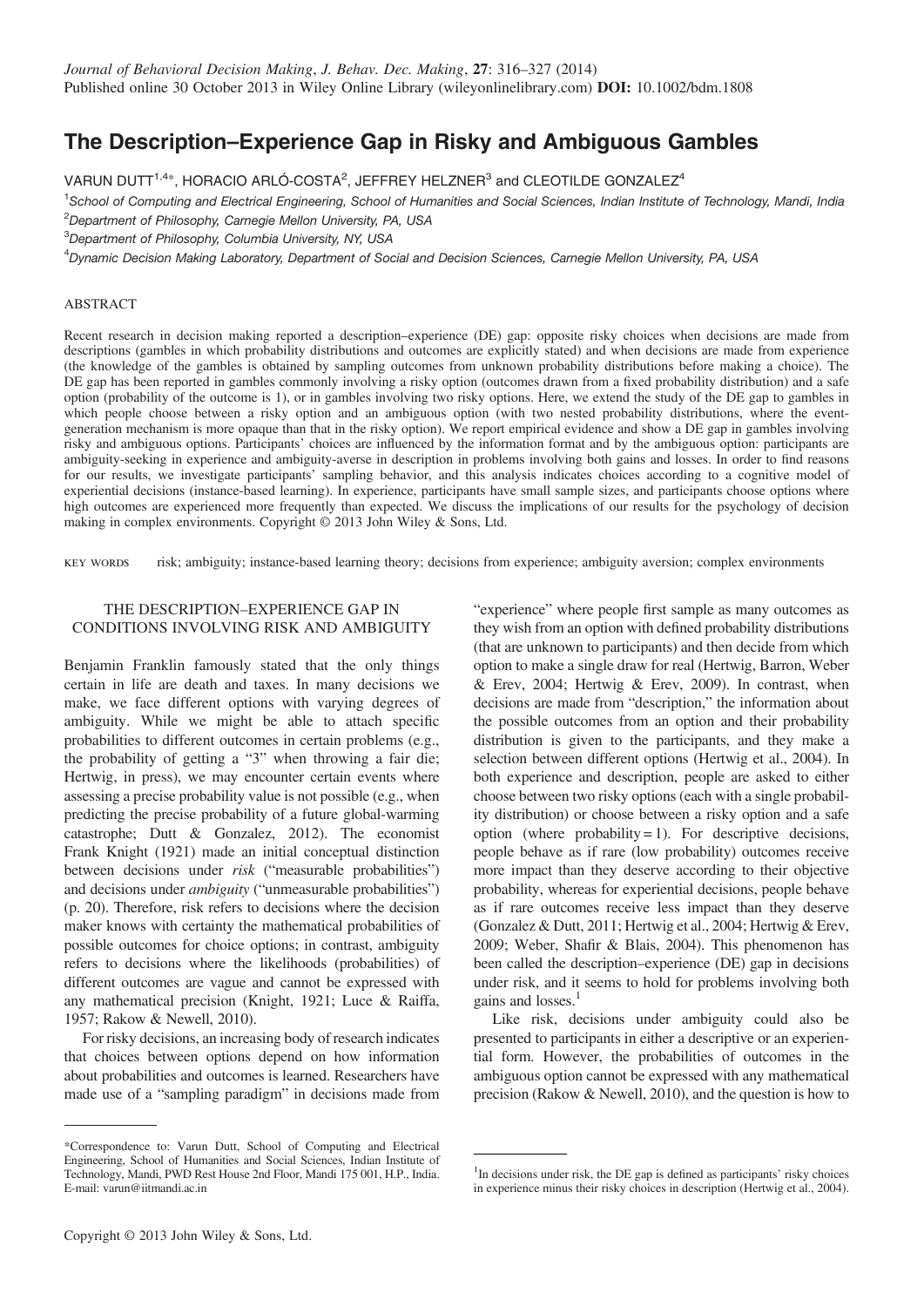distinguish ambiguity from risk? One possibility proposed by Arló-Costa and colleagues (Arló-Costa & Helzner, 2009; Arló-Costa, Dutt, Gonzalez & Helzner, 2011) is to distinguish ambiguity from risk in terms of the number of random variables that determine the outcomes, that is, the number of probability distributions needed to determine the outcome of a choice.2 Typically, in decisions under risk, the outcome of a choice is determined by a single random variable (one probability distribution) (Hertwig & Erev, 2009). However, one way of making the same risky option ambiguous might be to break this single random variable (one probability distribution) into equivalent two nested random variables (two probability distributions), such that the working of both these events now determines the resulting outcome. We refer to conditions in which the outcome of a choice is determined by two or more probability distributions as ambiguous, to distinguish it from risky conditions (one probability distribution) but also to acknowledge that this eventgeneration mechanism is not really an ambiguous one in the Ellsberg sense (see discussion in the following sections) but instead simply more opaque than the one probability distribution risky mechanism.

The idea of two or more nested probability distributions in decisions under ambiguity is common in many natural decision making situations (Gonzalez, Vanyukov & Martin, 2005; Gonzalez, Lerch & Lebiere, 2003). For example, when we want to collect information about a product, we first select a source (e.g., a store; the first random variable) and then get samples from this source (answers to questions; the second random variable). Similarly, when deciding between several garments (each placed in a separate rack in a store), we might first select a rack (first random variable) and then decide to get samples from the chosen rack (the second random variable). Up to now, research has paid little attention to the DE gap in gambles where the options differ in the number of random variables.

In this paper, we set two explicit goals. First, we determine the degree of people's aversion to ambiguity when people are presented simultaneously with the same option as either risky (one random variable) or ambiguous (more than one random variables) in a descriptive form. Second, we contrast this descriptive situation with a similar situation now presented in the sampling paradigm to determine people's attitude to ambiguity in decisions from experience. Thus, we test whether the additional complexity in the ambiguous option results in ambiguity aversion in decisions from description and, more importantly, whether this additional complexity can lead to ambiguity-seeking in decisions from experience. In other words, is there a DE gap when people are asked to choose between a risky option and an ambiguous option, where the options differ on the number of random variables?

# DECISIONS UNDER RISKY AND AMBIGUOUS CONDITIONS

In contrast to a risky option, in an ambiguous option, all possible values of probability (between 0 and 1) could be assumed to be equally likely, with the midpoint of the range of possible likelihoods (e.g., .5) as the best estimate (Weber & Johnson, 2008). However, Ellsberg (1961) showed that when presented with described risky and ambiguous options, people have a clear preference for the former rather than the latter—a behavior that Ellsberg called ambiguity aversion. Ambiguity aversion has been observed in both laboratory experiments and in real-world health, environmental, and negotiation contexts (Camerer & Weber, 1992; Curley & Yates, 1989; Hogarth & Kunreuther, 1989; Wakker, 2010). For example, Camerer and Weber (1992) provided a thorough review of the literature on decisions under ambiguity and showed that ambiguity aversion is a very stable phenomenon observed in a large number of described problems.

Although ambiguity aversion prevails robustly for described gains, the case is less clear for described losses (Wakker, 2010). For losses, some researchers found ambiguity aversion behavior (Keren & Gerritsen, 1999), some found mixed evidence (Cohen, Jaffray & Said, 1987; Dobbs, 1991; Hogarth & Kunreuther, 1989; Mangelsdorff & Weber, 1994; Viscusi & Chesson, 1999), and a number of researchers found ambiguity-seeking behavior (Abdellaoui, Vossmann & Weber, 2005; Chakravarty & Roy, 2009; Davidovich & Yassour, 2009; Di Mauro & Maffioletti, 1996; Du & Budescu, 2005; Einhorn & Hogarth, 1986; Ho, Keller & Keltyka, 2002).

Ambiguity aversion is a well-known phenomenon in decisions from description. However, very little is currently known about ambiguity aversion in situations involving experiential decisions. In fact, although the study of the DE gap has been prominent for risky decisions, the existence of a similar gap for a choice between risky and ambiguous decisions has yet to be investigated. Such research that shows a DE gap becomes important because some researchers have described experiential decisions under risk to be similar to decisions involving ambiguity (Fox & Hadar, 2006; Hadar & Fox, 2009). According to Hadar and Fox (2009), decisions from experience apply to any situation in which there is ambiguity and learning through trial-and-error feedback (i.e., sampling of outcomes). However, Hadar and Fox (2009) do not say anything about what it means to have an experiential counterpart to a given description in decisions under ambiguity, an assumption that is crucial to the equivalence of descriptive and experiential decisions and to the study of the DE gap in decisions under ambiguity.

Arló-Costa and Helzner (2009) and Arló-Costa et al. (2011) have defined decisions from description and experience so that one could create equivalent experiential and descriptive counterparts for problems involving ambiguity. According to Arló-Costa et al. (2011), in risky options, people are presented with a specification of a chance mechanism, whereas in ambiguous options, people are not presented with such a specification; rather, they are allowed

<sup>&</sup>lt;sup>2</sup>A random variable conceptually does not have a single, fixed value (even if unknown); rather, it can take on a set of possible different values, each with an associated probability. In this paper, the risky option has a single random variable; however, the ambiguous option has two random variables.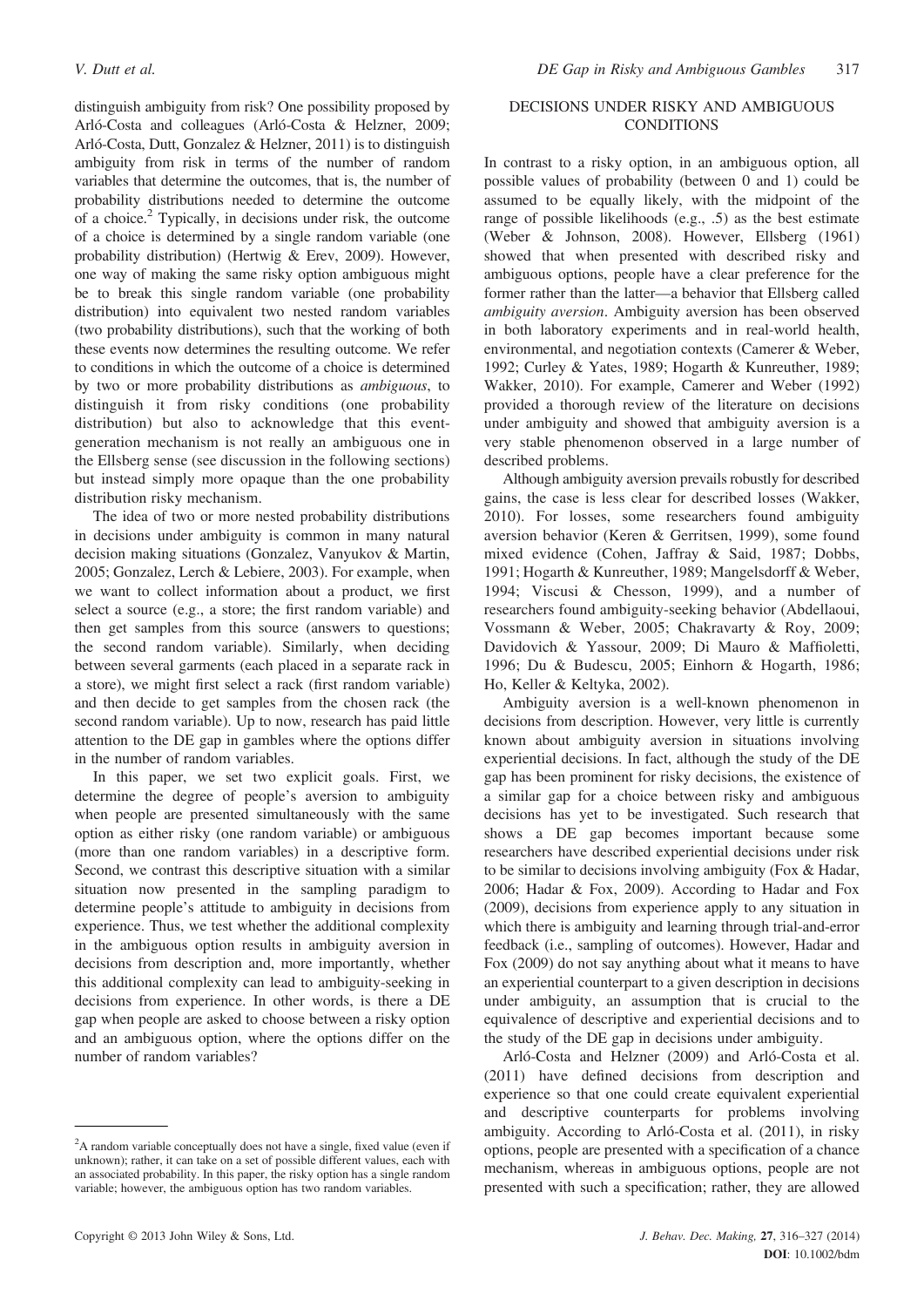to observe the behavior of the chance mechanism. In this sense, while classical descriptions under ambiguity (e.g., the Ellsberg's problem) have no experiential counterparts because the relevant ambiguities in such cases are epistemic, one can specify random variables (probability distributions) that, at least psychologically, approximate the descriptions of ambiguities and have an experiential counterpart. Having this experiential counterpart to the description in decisions under ambiguity enables us to extend the study of the DE gap in decisions under risk to decisions under ambiguity. Thus, a possibility is to make participants perceive an option as risky or ambiguous by the number of random variables that generate the outcomes: one random variable in decisions under risk and two or more nested random variables in decisions under ambiguity. The difference created between risky and ambiguous options based upon the number of random variables could be a sufficient condition to test the DE gap in decisions under ambiguity. However, one does need to note that our differentiation between risky and ambiguous options that is based upon number of random variables is different from the distinction made in the classic Ellsberg sense between risky and ambiguous options.

Given this difference, a goal of this paper is to determine choice when people are presented simultaneously with described risky and ambiguous options that differ in terms of the number of random variables. Second, we develop an experiential paradigm to extend the study of the DE gap in risky decisions to ambiguous decisions. The main questions we ask are the following: Is there a DE gap in ambiguous conditions? If so, what could be the reasons for this gap? We answer the first question by reporting an experiment where human participants make choices between risky and ambiguous options in descriptive and (approximate) experiential counterparts of the Ellsberg's problem. In order to probe the reasons for our experimental findings, we first analyze participants' trialand-error learning (sampling) in experience. This analysis qualitatively compares experiential decisions in the ambiguous conditions to experiential decisions under risk. In past research, risky choices from experience has been explained based upon the cognitive processes proposed by the instance-based learning theory (IBLT), a theory of decisions from experience in dynamic tasks (Gonzalez et al., 2003) and a simple computational model derived from the theory for binary-choice tasks (Gonzalez & Dutt, 2011). The IBL model presents a process in which decisions are made from stored and retrieved experiences (called instances), based upon small samples and recently and frequently experienced outcomes. We expect that these cognitive processes would apply to both risky and ambiguous conditions from experience. Thus, we generate our hypotheses from the cognitive processes implemented in the IBL model as well as the literature in decisions from experience. We close this paper by drawing insights from this research effort to the psychology of complex decisions and decisions under ambiguity and on how these situations compare with decisions under risk.

# REPRESENTING EXPERIENCE IN DECISIONS UNDER AMBIGUITY

Consider the classical Ellsberg's two-color problem (Ellsberg, 1961):

Urn A contains exactly 100 balls. 50 of these balls are solid black and the remaining 50 are solid white.

Urn B contains exactly 100 balls. Each of these balls is either solid black or solid white, although the ratio of black balls to white balls is unknown.

Consider now the following questions: How much would you be willing to pay for a ticket that pays \$25 (\$0) if the next random selection from Urn A results in black (white) ball? Repeat then the same question for Urn B.

Urn B is ambiguous as the ratio of black to white balls in unknown, while urn A is not. It is a well-known result that a majority of participants prefer urn A to urn B and also decide to make greater payments for urn A than urn B (Ellsberg, 1961; Tversky & Fox, 1995). Tversky and Fox (1995) explained participants' ambiguity aversion in the Ellsberg's problems with the comparative ignorance hypothesis. Their hypothesis was that people are only ambiguity-averse when their attention is specifically brought to the ambiguity by comparing an ambiguous option (urn B) to an unambiguous option (urn A). For instance, people are willing to pay more on choosing a correct colored ball from an urn containing equal proportions of black and white balls than an urn with unknown proportions of balls when evaluating both of these urns at the same time. When evaluating them separately, however, people are willing to pay approximately the same amount on either urn. However, Arló-Costa and Helzner (2005, 2007) have recently shown that people seem to behave as ambiguity-averse even in non-comparative cases when urns A and B are not presented simultaneously. One reason for ambiguity aversion in the non-comparative cases could be that people form implicit assumptions to deal with the ambiguity resulting from the unknown information about urn B, and these assumptions might lead them to behave as ambiguity-averse (Guney & Newell, 2011).

In Ellsberg's problem, it is next to impossible to have an experiential counterpart for urn B because the probabilistic information is ambiguous. That is because the ratio of black to white balls is unknown, and so, one cannot simulate the process as an experience. Rakow and Newell (2010) have provided a continuum of types of ambiguity/probability, the degrees of uncertainty. According to these researchers, anchored at one end are risky decisions of perfect regularity where probabilities can be determined precisely, with the other extreme being ambiguous decision situations where only an estimate of the probability could be used to determine one's belief. From the decision maker's perspective, these decision extremes differ according to how easily the outcomes' probability distributions can be calculated. Considering these degrees of uncertainty, urn A is of the former risky decision type (with a precise definition of the probability), while urn B is of the latter ambiguous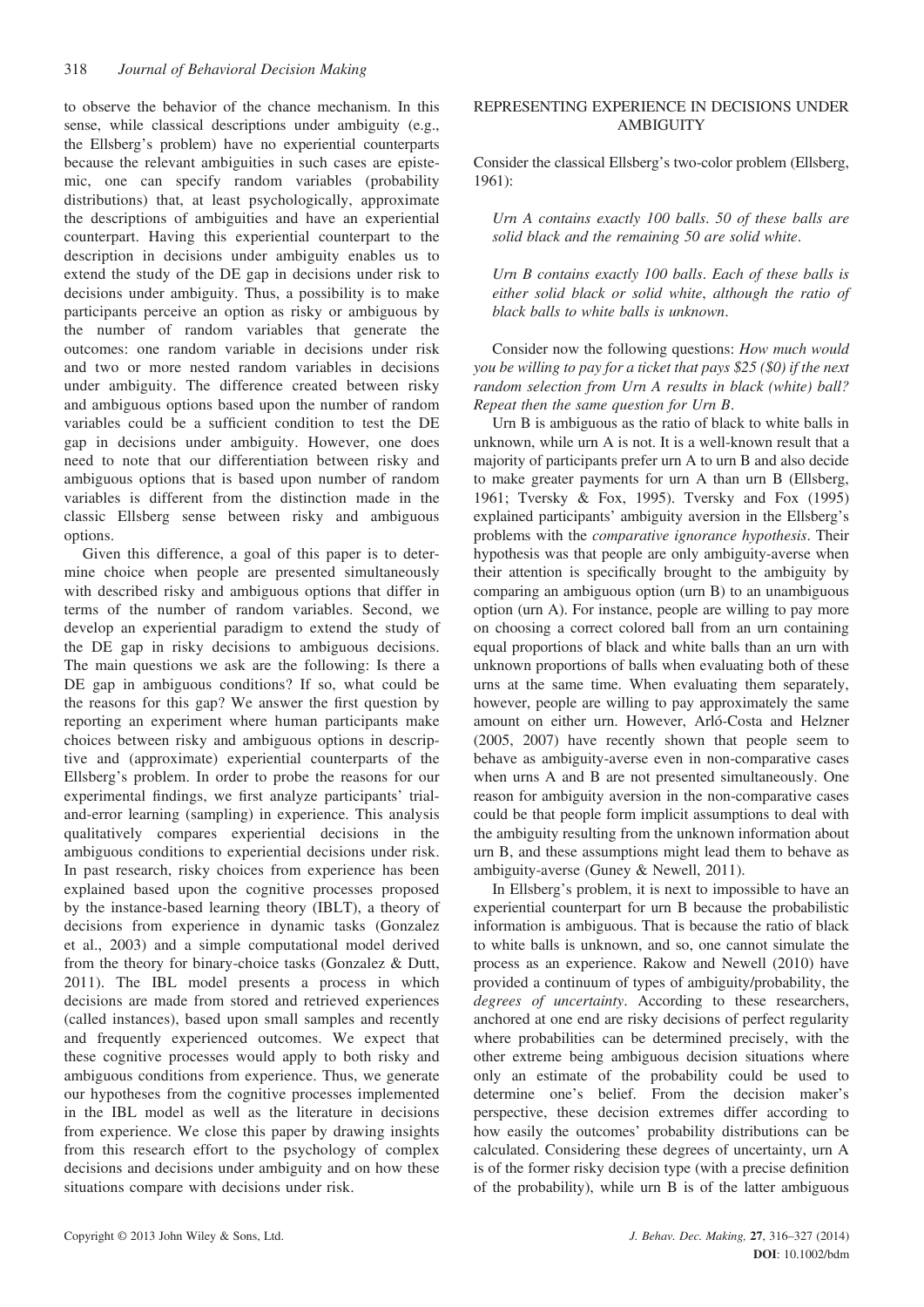decision type (with an imprecise definition of the probability). According to Rakow and Newell (2010), risky decisions from experience generally tend to occupy a middle ground between the extremes in the degrees of uncertainty. Thus, the probability of the outcomes is not precisely known in risky decisions from experience, but it could be empirically determined by observation (sampling) of outcomes. If we want to evaluate the DE gap in Ellsberg's problem, then we need to develop an experiential middle ground between urns A and B for the ambiguous information in urn B to be performed experientially. One way of doing so is to convert the single random variable (i.e., a probability distribution) that determines the probability in the risky option into two random variables (i.e., two probability distributions) that are likely to be perceived as the ambiguous option. Although this setup is different from the classical Ellsberg's problem, Arló-Costa and Helzner (2005, 2007) have used this idea to propose the following descriptive chance setup:

B\* First, select an integer between 0 and 100 at random, and let n be the result of this selection. Second, make a random selection from an urn consisting of exactly 100 balls, where  $n$  of these balls are solid black and  $100 - n$  are solid white.

In B\*, the first selection between 0 and 100 (i.e., the first random variable) is like picking an urn with a certain distribution of black and white balls. Once the first selection is made, the second selection (i.e., the second random variable) is the act of playing the urn that was picked in the first selection. In a number of experiments, Arló-Costa and Helzner (2005, 2007) and Arló-Costa et al. (2011) have shown that participants' payments for B\* are in between those for urns A and B. For example, Arló-Costa et al.  $(2011)$  reported that payments for urn A  $(=\$7.04)$  were greater than those for  $B^*$  (=\$6.36), and those for  $B^*$  were greater than those for urn B (=\$4.93). Thus, people prefer an option (A), which depends on one risky random variable, over an option (B\*), which depends on two risky random variables. Also, people prefer an option  $(B^*)$ , which depends on two risky random variables, over an option (B), where the specification of random variables is ambiguous. Chow and Sarin (2002) and Yates and Zukowski (1976) reported similar results using B\*. These results show that people consider B\* to be of intermediate ambiguity between the ambiguous urn B and the unambiguous urn A and that one reason for these findings could be the inability to reduce the compound lottery  $B^*$  (containing two random variables) to the simple lottery A (Halevy, 2007). This line of reasoning might be plausible because  $B^*$  is mathematically equivalent to  $A<sup>3</sup>$  Also, The pattern of preference between A, B<sup>\*</sup>, and B suggests that part to the indication for ambiguity aversion can be related to a tendency to prefer simpler options, which have fewer or well-defined random variables.

More importantly, the perception of  $B^*$  as being more ambiguous than A is very useful, as it allows us to treat B\* as an operational approximation of urn B in experience. Again, the interest of this move is that  $B^*$  is easily implementable in experience, while it is notoriously difficult to find an experiential counterpart of urn B. The way we do in this paper is by making option B more ambiguous in option  $B^*$  by introducing two random variables that determine the outcomes.

# EXPERIMENT: THE DE GAP IN DECISIONS UNDER RISK AND AMBIGUITY

In this section, we report an experiment that tests for the DE gap by utilizing the formulations of urns A and B\* in description and experience.

# Hypotheses

Our goal was to compare the difference in people's ambiguity-seeking/aversive predisposition for outcomes presented as a written description or as an experience (i.e., the DE gap for ambiguity) in problems involving risky and ambiguous options. Given the overwhelming evidence of the existence of the DE gap in decisions under risk (e.g., Hertwig et al., 2004; Hertwig & Erev, 2009) where decision makers make decisions based upon recency and frequency of experienced outcomes (explained by IBLT) and the arguments earlier that risk and ambiguity are a part of a continuum of degrees of uncertainty (Rakow & Newell, 2010), we expect a similar DE gap in decisions under ambiguity. More specifically, as people are shown to be ambiguity-averse in description in a large number of studies in decisions under ambiguity (Camerer & Weber, 1992; Curley & Yates, 1989; Hogarth & Kunreuther, 1989; Wakker, 2010), we expect them to be less ambiguity-averse in experience. This expectation is based upon the assumption that decision makers can distinguish between one or more than one random variables that determine the outcomes in risky and ambiguous options in experience, respectively. Here, according to the IBL model's predictions (Gonzalez & Dutt, 2011), participants are likely to choose an option (risky or ambiguous) where participants encounter a high (maximizing) outcome more recently and frequently (based upon the IBLT assumptions of recency and frequency). Thus, if participants more frequently and recently encounter higher payoffs during their sampling in the ambiguous option, then they are likely to choose the ambiguous option during their final choice in experience. Therefore, we expect the following:

H1: A greater proportion of participants will be ambiguityseeking in experience compared with description.

Furthermore, the DE gap in decisions under risk has been reported for both gains and losses (Hertwig et al.,

<sup>&</sup>lt;sup>3</sup>The line of reasoning is roughly as follows: The random selection in the first stage of B\* entails that for each integer i, where  $0 \le i \le 100$ , there is a probability of  $\frac{1}{101}$  that the urn sampled in the second stage consists of *i* black balls and  $100 - i$  white balls. Moreover, according to this line of reasoning, the random selection in the second stage entails that if  $i$  is selected in the first stage, then the probability of selecting a black ball in the second stage is  $\frac{i}{100}$ . This line of reasoning then continues by combining the first and second stage probabilities to conclude that the probability of getting a black ball on any trial of B<sup>\*</sup> =  $\frac{1}{101}$  $\left( \sum_{i=0}^{100} \frac{i}{100} \right) = \frac{1}{2}$ , exactly as in the case of urn A.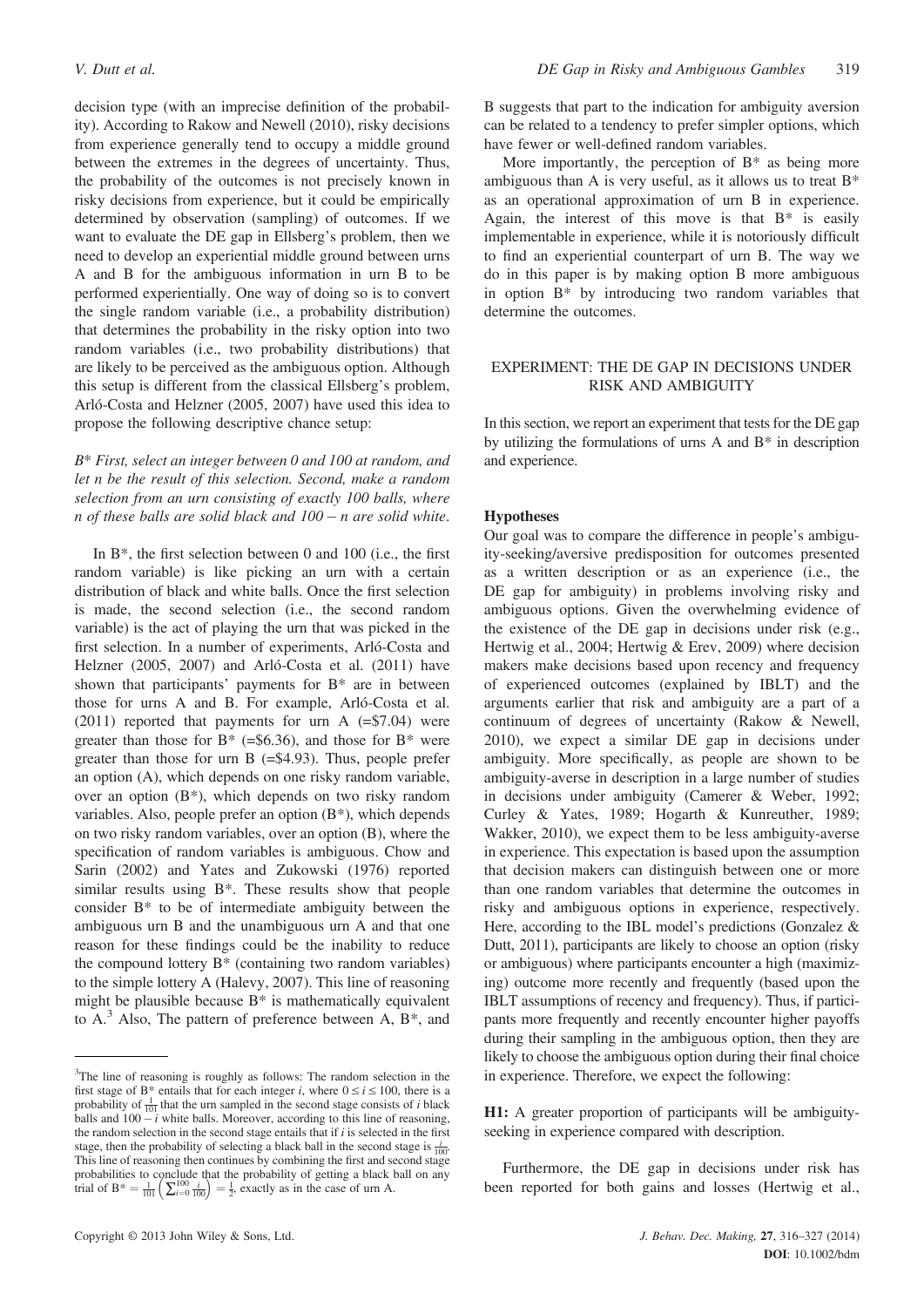2004; Hertwig & Erev, 2009). Whether one considers gains or losses, the nature of the gap is driven by underweighting rare outcomes in experience and overweighting rare outcomes in description. Moreover, in decisions under ambiguity, people have been found to be ambiguity-averse for gains, and there currently exists mixed evidence for losses (Wakker, 2010). Thus, in decisions under ambiguity, we expected people to be ambiguity-averse in description and less ambiguity-averse in experience for both gains and losses. Therefore, we expect the following:

H2: A greater proportion of participants will be ambiguityseeking in experience compared with description irrespective of gains and losses.

# Method

#### **Participants**

One hundred and fifty-three participants were randomly assigned to one of two conditions, description  $(N=61)$  and experience  $(N= 92)$ .<sup>4</sup> Seventy-six participants were male and the rest were female. The mean age was  $26$  years  $(SD=8)$ , and ages ranged from 18 to 63 years. All participants received a base payment of \$5 for participating in the experiment, which lasted for less than 20 minutes. In addition, participants could earn performance bonuses based upon the outcomes they received in the gain and loss problems. Participants could win \$25 or \$0 in the gain problem, and they could lose \$25 or \$0 in the loss problem. The final earnings across the two problems were added up into a total, and the total was scaled in the ratio 10:1 to pay participants their performance bonuses. For example, total earnings of \$25 across the two problems (i.e., \$25 in the gain problem and \$0 in the loss problem) would give a participant \$2.50 as performance bonus in addition to their \$5 base pay. Thus, in the worst case, a participant would get \$2.50 from the study (i.e.,  $$5$  base payment + \$0 in the gain problem \$2.50 in the loss problem).

#### Experimental design

We operationalized the definition of urns A and B\* by employing the following descriptions for gain and loss problems in terms of fair chance setups (or random variables).

A: A fair chance setup with possible outcomes {1, 2, … , 99, 100} has been constructed. If the outcome on the next run of this setup is less than or equal to 50, then you win (lose) \$25. Otherwise, you get \$0. (risky option)

B\* Two fair chance setups, I and II, have been constructed. Setup I has possible outcomes {0, 2, … , 99, 100}. Setup II has possible outcomes {1, 2, ..., 99, 100}. The game is played by first running setup I and then running setup II. If the outcome of the run of setup II is less than or equal to the outcome from the run of setup I, then you win (lose) \$25. Otherwise, you get \$0. (ambiguous option)

A is the *risky* option, and  $B^*$  is the *ambiguous* option based upon the specification of one or two random variables, respectively (hereafter, A will be referred to as risky and B\* as ambiguous option). Both risky and ambiguous options are either framed as a win in one problem (gain problem) or as a loss in the other problem (loss problem). We use the two earlier descriptions of the risky and ambiguous options as part of the description condition in the experiment. In the experience condition, the text for the risky and ambiguous options is replaced by button options that can be sampled repeatedly before making a final choice as is done in the traditional sampling paradigm (see Hertwig & Erev, 2009, for example). The proportion of ambiguous  $(B^*)$  choices indicated the degree of ambiguity-seeking across description and experience, and this proportion served as the main dependent variable for the purposes of statistical analysis.

#### Description condition

Each participant assigned to this condition was presented with two problems in a random order. One of the problems was a gain problem (win \$25 or \$0), while the other was a loss problem (lose \$25 or \$0). In each problem, participants faced a computer window with two large buttons (representing the two games or options) that were labeled with text descriptions for the risky  $(A)$  and ambiguous  $(B^*)$ options earlier. Figure 1A provides an example of the setup that participants faced in the gain problem in the description condition. The assignment of descriptions to buttons on the left or right side of the window was randomized for each participant in both problems. Centered just below the two buttons, participants were asked the following question: Which one out of the two games will you choose to play? Participants made their final choice for one of the two games by clicking on one of the two buttons. After participants gave their final choice in a problem, they were asked to choose one of these button options in a following window:

#### Left Button: You were indifferent between the two alternatives (L)

Middle Button: You had a strict preference for one of the alternatives (M)

Right Button: Neither (L) nor (M) reflected my attitudes

These three button options were presented immediately after participants made their final choice in each of the two problems. As can be seen, the middle button represents a strict preference for the option (risky or ambiguous) that the participant chose as her final choice. The left or right buttons show either *indifference* between the options (risky or ambiguous) or a preference that was in-between a strict

<sup>&</sup>lt;sup>4</sup>Both the description and experience conditions contained a large number of participants  $(550)$ . The data in the two conditions were collected at the same time, where participants could only participate once in the study. The difference in number of participants between the two conditions was due to participants signing-up but not turning-up for the study on a particular day. The difference in the number of participants between the two conditions does not create a problem because in our results, we found that the distributions of different preference strengths were similar across the two conditions.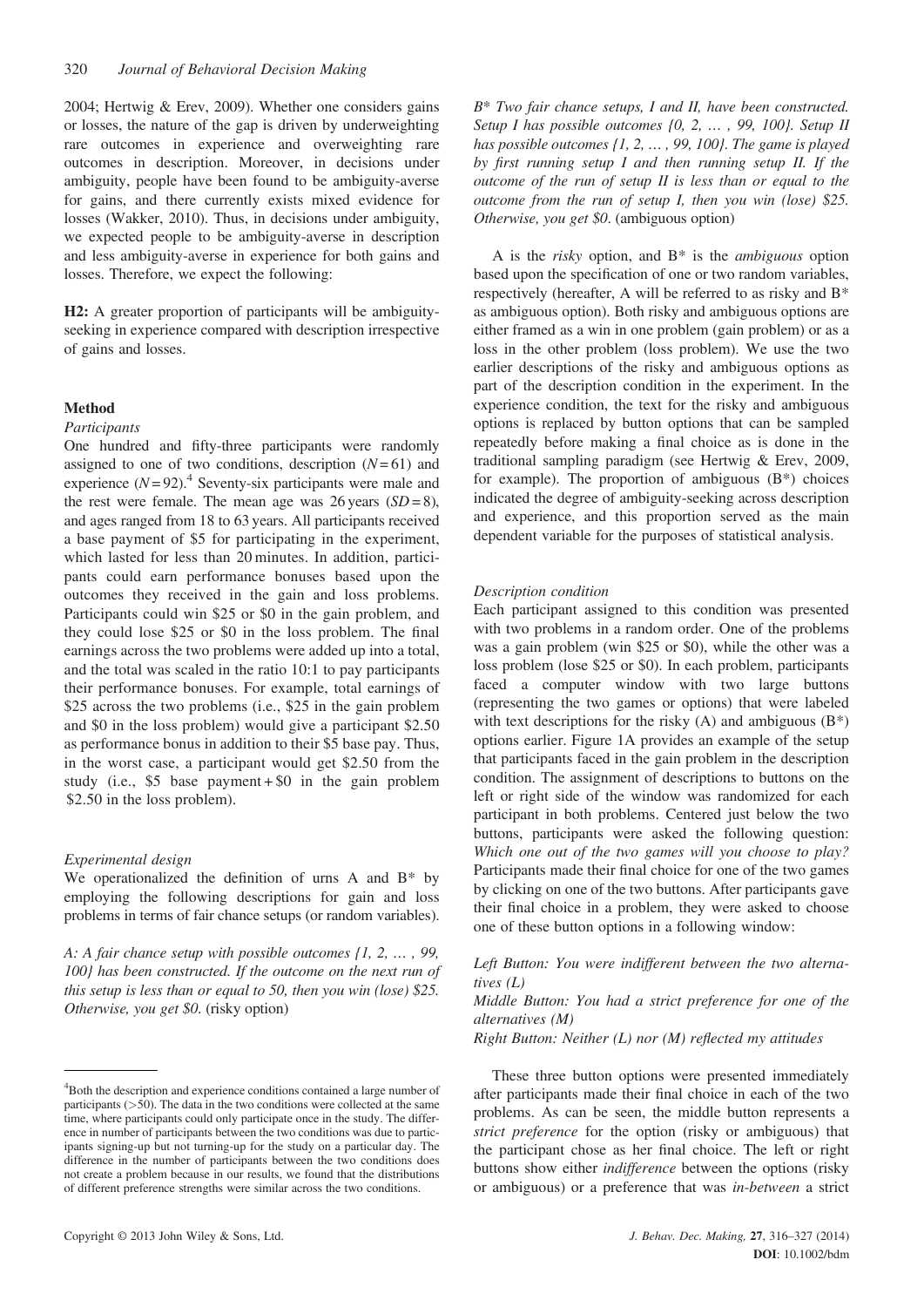

Which one out of the two games will you choose to play?



Figure 1. (A) The gain problem in the description condition. Participants had to choose one of the two options (games), one time, by clicking on one of the two buttons. (B) The gain problem in the experience condition. Option V is ambiguous (B\*) and option C is risky (A). During sampling, a participant clicks button V (choice window) and is shown the outcome (\$25) (resampling window). The participant has now the option to either resample V (by clicking on "Play the current game again") or exit from this window (participants exited the resampling window by clicking on the button labeled "Return to the top level of the sampling phase"). To make a final choice, participants had to click the "play for real" button followed by their final choice. Sampling of options did not cost any money; only the final choice affected earnings

preference and an indifference between these options, respectively. As the difference between the risky and ambiguous options is based upon the number of random variables or probability distributions (one in the risky option and two in the ambiguous option), we kept the three preference strengths to account for any perceived difference between the ambiguous and risky options after a choice was made in the description condition.<sup>5</sup>

# Experience condition

Each participant assigned to this condition was presented with two problems in a random order. One of the problems was a gain problem (outcomes \$25 or \$0), while the other was a loss problem (outcomes  $-$ \$25 or \$0). In each problem, participants faced two large buttons containing the labels "C" and "V." These labels were randomly assigned to the left or right button for each participant in both problems. Figure 1B provides an example of the setup that participants faced in the gain problem in the experience condition. Unbeknownst to participants, option C corresponded to option A (risky) in description, and option V corresponded to option B\* (ambiguous) in description. In the experience condition, before the start of experiment, through instructions,

participants were told that clicking the risky option activates a fixed game, whereas clicking the ambiguous option results in the selection of a possibly new game each time that it is pressed (and after clicking the ambiguous option, they will be offered the option of activating the game that was selected). Participants could sample either of the two options one at a time by clicking on them as many times they wanted to as well as in any order they wanted to. Sampling these two options did not cost any money to participants; only the final choice made after sampling was consequential. Clicking the risky option triggered a random selection of a number m from the set  $\{1, 2, \ldots, 99, 100\}$  with replacement. If  $m$  was less than or equal to 50, then the participant was told that he got  $$25 (-$25)$ ; otherwise, he was told that he got \$0. Similarly, clicking the ambiguous option yielded an output that was obtained by triggering the double sampling (i.e., two random variable) procedure. After clicking the ambiguous option, a random selection of a number *n* was made from the set  $\{0, 1, \ldots, 99, 100\}$  with replacement, and this selection was followed by a second random selection of a number k from the set  $\{1, 2, \ldots, 99, 100\}$ , again with replacement. If  $k$  was less than or equal to  $n$ , then the participant was told that he got \$25 ( $-\$25$ ); otherwise, he got \$0 (the randomly generated values of  $n$ ) and  $k$  were not revealed to participants). As can be seen in Figure 1B, upon clicking the ambiguous option (button V), an outcome was shown in the resampling window, and participants had the option of either resampling the same button for the same  $n$  value but a different randomly

 $5$ As shown above, the two options A and B\* were mathematically identical. Thus, the three preference strengths accounted for any perceived deviation from the mathematical similarity between A and B\*.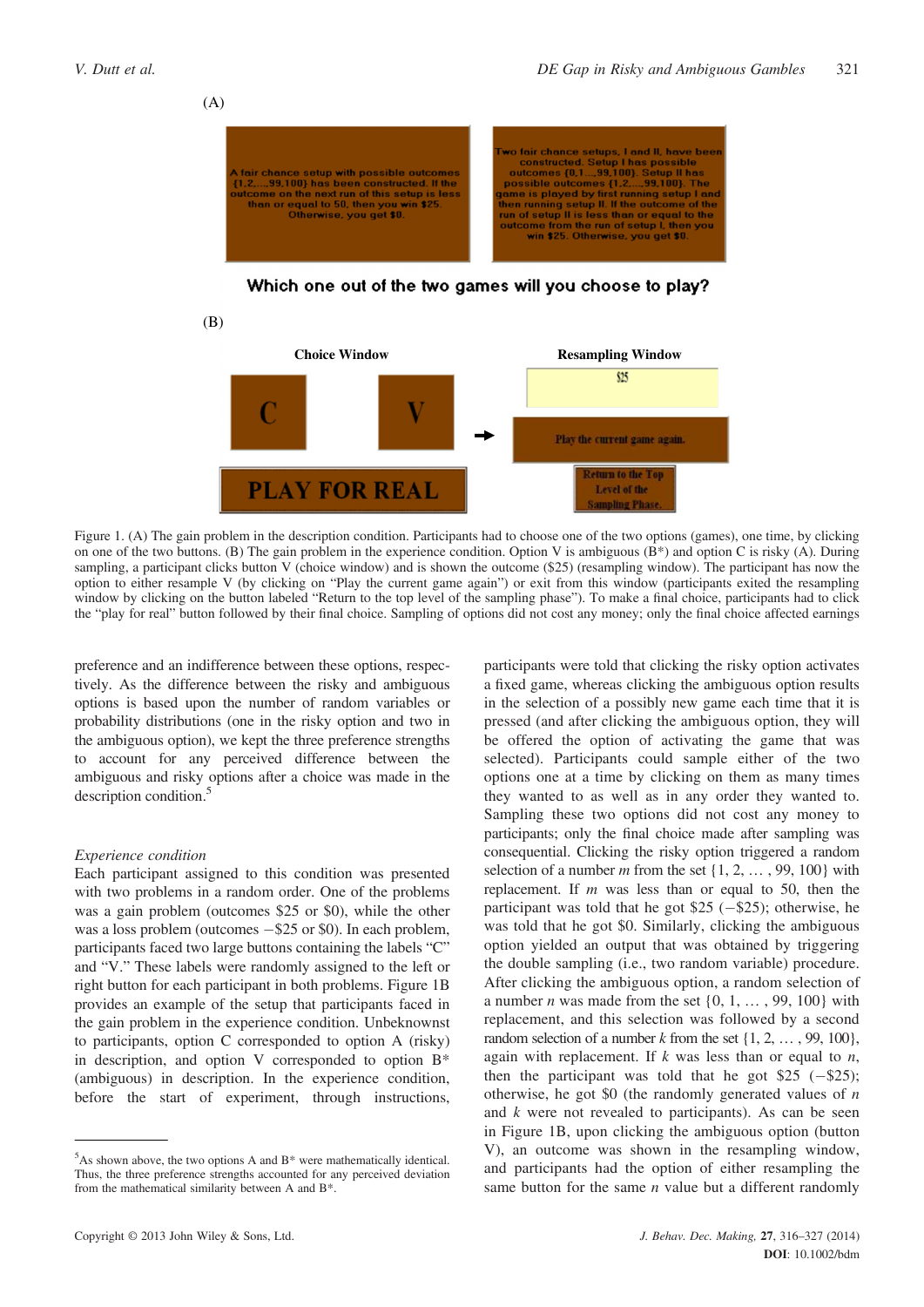selected  $k$  value, or going back to the choice window to be able to choose between the ambiguous and risky buttons again. Thus, every subsequent resampling of the ambiguous option in the resampling window caused the random generation of only k from its set  $\{1, 2, \ldots, 99, 100\}$  with replacement for its comparison with an existing  $n$  (this existing  $n$  was generated when the ambiguous button was clicked in the choice window to enter the resampling window). A new *n* was selected from its set  $\{0, 1, \ldots\}$ 99, 100} only in cases when the ambiguous button was chosen for the first time in a problem or when V was chosen again in the choice window after subsequently exiting from the resampling window. The provision of resampling ambiguous button in the resampling window was provided to portray the existence of two random variables (or probability distributions) in  $B^*$ . The *n* was not changed for every subsequent resampling of the ambiguous option in the resampling window because the participant was given a choice to "play the current game again."

In order to keep the sampling process identical for both option buttons, the resampling and exit options were also made available to participants for the risky button in its resampling window. In the case of the risky button, every subsequent resampling of this button without choosing to exit from the resampling window caused a new  $m$  to be randomly generated from its set  $\{1, 2, \ldots, 99, 100\}$  with replacement, and then this  $m$  was compared with 50 to generate an outcome (the randomly generated value of m was not revealed to participants). Therefore, the process of generating  $m$  in the risky option was the same whether this option was chosen for the first time in a problem, whether this option was sampled again after exiting from the resampling window, or whether this option was resampled without exiting from the resampling window.

Once participants were satisfied with their sampling, they gave their final choice for one of the two option buttons by clicking on the "Play for Real" button following their choice. As shown in Figure 1B, the "Play for Real" button was located in the choice window, so if a participant was in the resampling window, then she needed to exit from that window to be able to make a final choice. Like in the description condition, they were asked to choose one of the button options among strict preference, indifference preference, and in-between preference in a following window after submitting their final choice in each problem. Just like in description, for a problem, we treat the proportion of ambiguous button choices as a measure of ambiguityseeking behavior. Although participants were told about the differences between the risky and ambiguous options through instructions before starting their experiment, they might not perceive any difference between these two options based upon their sampling (as the actual sampling process and the generation of random numbers were kept hidden from participants under both options in experience). Thus, keeping the three preference strengths allows us to account for any differences that our participants might perceive between the two options in the experience condition.

# Procedure

Participants were randomly assigned to one of the two conditions, experience or description. Within each condition, they were given two problems, gain and loss, in a random order. Participants read the instructions about the task and how they would be paid. Questions were answered at the time they read these instructions, but none were answered while participants performed the problems. In the experience condition, participants did not know about the random numbers being generated behind the two buttons, and they only saw the resulting outcomes \$25, \$0, or  $-\$25$ , depending upon the problem they were playing. Participants were shown their final choices' outcomes in each problem only after they finished playing both problems. Participants' earnings were scaled, handed their base and performance payments, and thanked for their participation.

# RESULTS

Table 1 shows the proportion of ambiguity-seeking choices for the different preference strengths in the experience and description conditions for both loss and gain problems, respectively. In experience, there were 43 participants who expressed a strict preference for one of the two options (47%), 33 participants who expressed indifferences between the two options (36%), and 16 participants who expressed strength of preferences in-between a strict preference and an indifference (17%). In the description condition, there were 29 participants who expressed a strict preference for one of the two options (48%), 21 participants who expressed indifferences between the two options (34%), and 11 participants who expressed strength of preferences in-between a strict preference and an indifference (18%). Thus, across the description and experience conditions, the proportion of participants expressing the different preference strengths was similar. This result shows that participants perceived the two options, risky and ambiguous, similarly across the experience and description conditions.

Furthermore, as shown in the table, there exists a DE gap for strict preferences in both the gain and loss problems. The nature of the gap and its valence in both gain and loss problems is according to expectations stated in H1 and H2: A greater proportion of choices are ambiguity-seeking in experience compared with in description, and this effect is similar in gain and loss problems. Furthermore, there is an absence of a gap among people who did not have a strict preference for their final choice (i.e., those with indifference or in-between preferences). Thus, people who did not perceive differences between options based upon their sampling exhibited similar preferences across the description and experience conditions. Overall, these results are in agreement with our expectation of a DE gap existing in decisions under ambiguity.

# Sampling behavior

Given that the DE gap under ambiguity is similar to a gap under risk, we expect that the psychological mechanisms under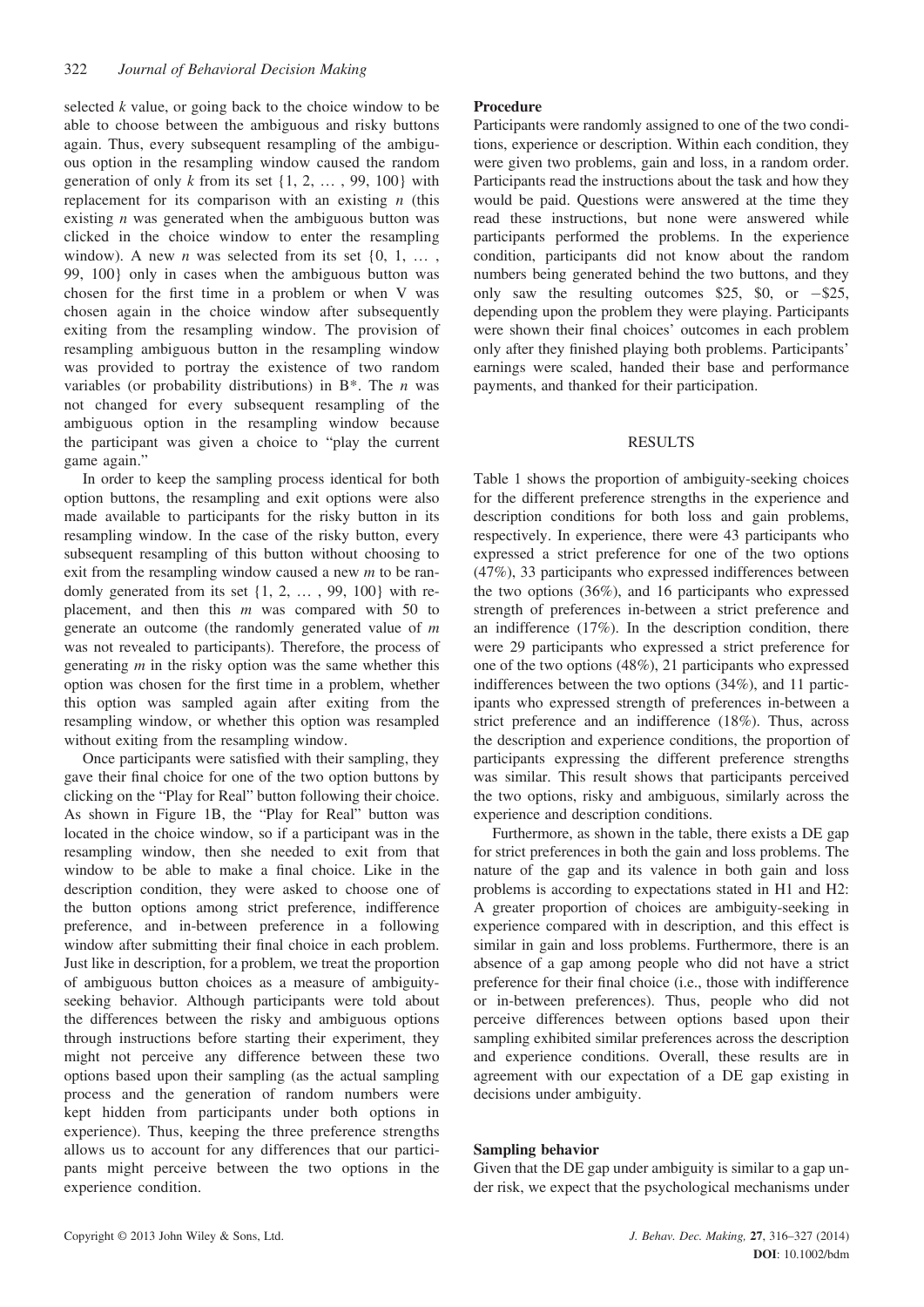|                   | Table 1. Proportion of ambiguity-seeking choices for different preference strengths in the experience and description conditions for the loss |  |  |  |  |  |  |
|-------------------|-----------------------------------------------------------------------------------------------------------------------------------------------|--|--|--|--|--|--|
| and gain problems |                                                                                                                                               |  |  |  |  |  |  |

| Preference strength <sup>a</sup> | Experience     | Description    | Description–Experience gap                      |
|----------------------------------|----------------|----------------|-------------------------------------------------|
|                                  |                | Gain problem   |                                                 |
| Indifferent                      | 42\% (14/33)   | 48\% (10/21)   | $-06\%$ (Z = -.371, ns, r = -.04)               |
| <b>Strict</b>                    | $65\%$ (28/43) | 38\% (11/29)   | +27% ( $Z = -2.255$ , $p < .05$ , $rb = -.27$ ) |
| In-between                       | 44\% (07/16)   | 55\% (06/11)   | $-11\%$ (Z = -.541, ns, r = -.10)               |
|                                  |                | Loss problem   |                                                 |
| Indifferent                      | $63\% (22/35)$ | 53\% (08/15)   | $+10\%$ (Z = -.624, ns, r = -.09)               |
| <b>Strict</b>                    | $66\%$ (27/41) | $41\%$ (14/34) | $+25\%$ (Z = -2.123, p < .05, r = -.25)         |
| In-between                       | 44\% (07/16)   | 58\% (07/12)   | $-14\%$ (Z = -.750, ns, r = -.14)               |
|                                  |                |                |                                                 |

*Note*: The bolded text indicates results that are significant at  $p < .05$ .<br><sup>a</sup>Preference strengths account for any perceived difference between the ambiguous and risky options after a choice is made for one of them.  $<sup>b</sup>$ The r is the effect size.</sup>

risk would also be relevant for decisions under ambiguity. Based upon predictions from the IBL model and decisions from experience literature, we expected reliance on small samples, frequency, and recency to be the driving psychological mechanisms of the behavior in the experience condition of our experiment (Gonzalez & Dutt, 2011; Hertwig & Erev, 2009). Here, we systematically investigate these psychological mechanisms by analyzing the sampling behavior from participants in the experience condition.

#### Sample size

In experiential decisions under risk, the leading cognitive explanation of the DE gap has been a "reliance on small samples" (Hertwig & Erev, 2009). Across a number of studies, participants have sampled options relatively few times (median number of samples often vary between 11 and 19) (Hau et al., 2008; Hertwig & Erev, 2009). In our experiment, the median number of samples was 20 in the loss problem and 26 in the gain problem. These numbers of samples are larger than those found in decisions under risk experiments. This finding might be due to the dynamics of the probabilities that participants encountered with our experimental paradigm. In our experiment, based upon the first random variable in the ambiguous option, participants may encounter problems of different probabilities across their sampling; some may involve rare outcomes and frequent outcomes in one single sampling of the ambiguous button. That is unlike decisions under risk, where the probability of the risky option remains fixed across samples and one expects to observe outcomes consistently with this fixed probability. It is possible that given the consistency of the probabilities in decisions under risk, people might be satisfied with their samples sooner.

### Frequency and recency of experienced outcomes

Gonzalez and Dutt (2011), Hertwig et al. (2004), and Weber (2006) documented that participants' final choices (i.e., post sampling) were a function of the recency and frequency of experienced outcomes during sampling in experiential decisions under risk. The reliance on recency and frequency of experienced outcomes follows directly from IBLT (Gonzalez et al., 2003).

In order to understand the role of frequency of experienced outcomes in our dataset, we analyzed the proportion of ambiguity-seeking final choices among participants who encountered the non-zero outcome  $(\$25$  or  $-\$25)$  more or less frequently than expected during sampling of the ambiguous option (the latter being determined by the probabilities in the problems encountered during sampling). Table 2 shows this frequency analysis for different problems and preference strengths. In the gain problem, the proportion of ambiguity-seeking choices was higher for those who saw \$25 as or more frequently than expected compared with those who saw \$25 less frequently than expected for both indifference and strict preferences. A similar but reversed pattern for the loss problem was found: The proportion of ambiguity-seeking preferences was lower for those that saw  $-$ \$25 as or more frequently than expected compared with those who saw  $-$ \$25 less frequently than expected (88%) for both indifferent and strict preferences. In the case of inbetween preferences, this pattern was weaker in both the gain and loss problems (in fact, there are very few data points to conclude either way). These findings taken together reveal that frequency of experienced outcomes did influence participants' final choices in both problems.

We also analyzed participants' sampling for the role of recency in their final choices using the method suggested in Hertwig et al. (2004). For this analysis, we split the sequence of draws (samples) from each option into two halves for each problem and each participant giving different preference strengths. Then, we computed the options' average payoffs obtained for the first and second halves of the samples, predicted each person's choice on the basis of the average payoffs (the option with the higher average payoff was predicted to be chosen), and analyzed how many of the actual final choices coincided with the predicted choices. If recency plays a role in decisions from ambiguity (as suggested by IBLT), then the second half of samples should predict a greater proportion of actual choices compared with the first half of samples. Table 3 shows the analysis of recency for different problems and preference strengths. Overall, the proportion of actual choices correctly predicted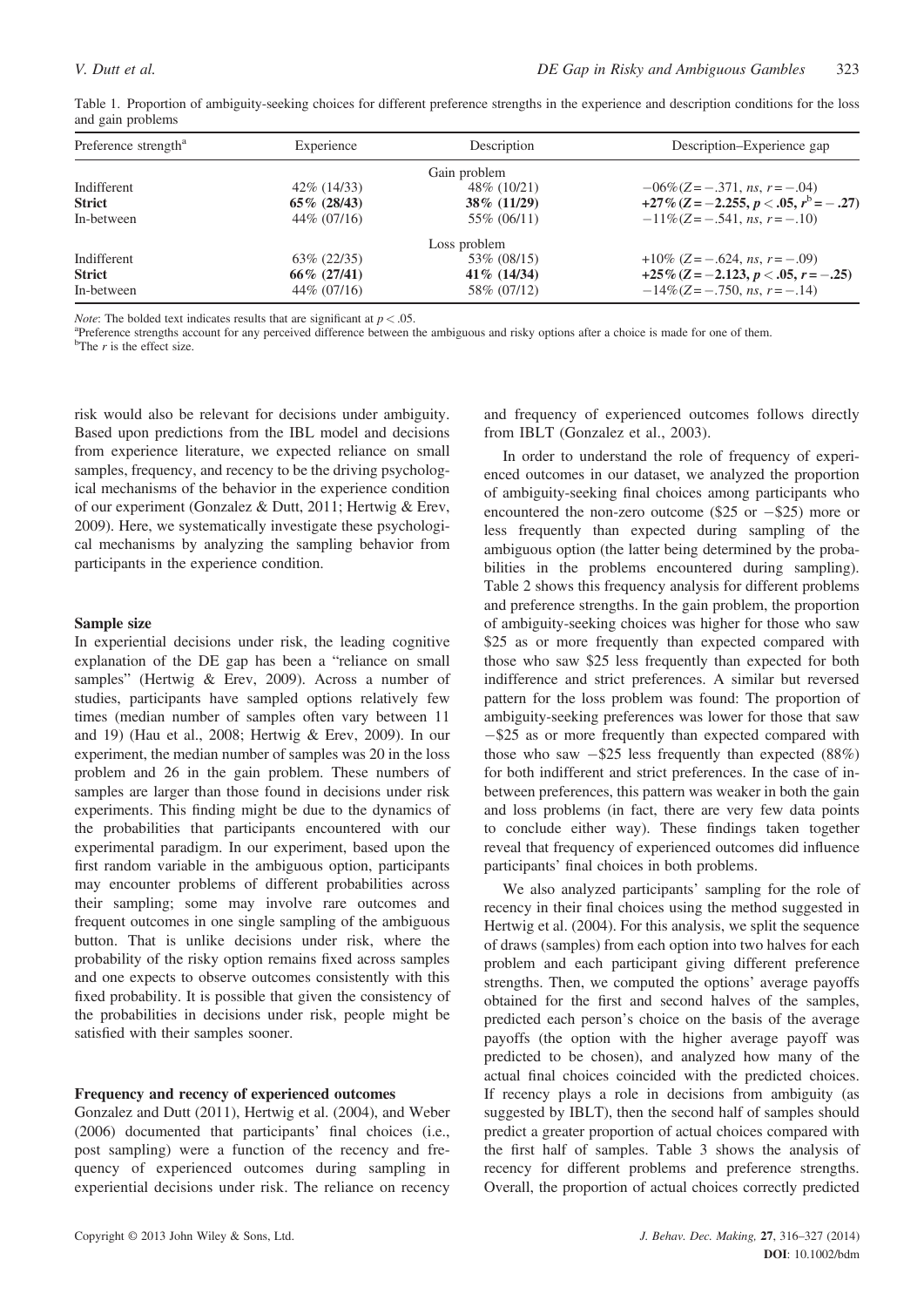|                     | Proportion of ambiguous option final choices                                             |                                                                                           |  |  |
|---------------------|------------------------------------------------------------------------------------------|-------------------------------------------------------------------------------------------|--|--|
| Preference strength | Observed \$25 on ambiguous option as or more<br>frequently than expected during sampling | Observed \$25 on ambiguous option always<br>less frequently than expected during sampling |  |  |
|                     | Gain problem                                                                             |                                                                                           |  |  |
| Indifferent         | 52\% (13/25)                                                                             | $0\%$ (0/6)                                                                               |  |  |
| Strict              | $81\%$ (22/27)                                                                           | $45\%$ (5/11)                                                                             |  |  |
| In-between          | 50\% (4/8)                                                                               | $60\%$ (3/5)                                                                              |  |  |
|                     | Loss problem                                                                             |                                                                                           |  |  |
|                     | Observed $-$ \$25 on ambiguous option as or more                                         | Observed $-$ \$25 on ambiguous option always                                              |  |  |
|                     | frequently than expected during sampling                                                 | less frequently than expected during sampling                                             |  |  |
| Indifferent         | $60\%$ (18/30)                                                                           | $100\%$ (3/3)                                                                             |  |  |
| Strict              | 59% (19/32)                                                                              | 88\% (7/8)                                                                                |  |  |
| In-between          | 50\% (6/12)                                                                              | $33\%$ (1/3)                                                                              |  |  |

Table 2. The proportion of ambiguity-seeking final choices based upon the frequency of observing \$25 or  $-$ \$25 in the ambiguous option during sampling for different problems and preference strengths

Table 3. The proportion of actual choices correctly predicted based upon first or second half of sampling for different problems and preference strengths

|                                                              |                       | Proportion of actual choices correctly predicted |  |  |
|--------------------------------------------------------------|-----------------------|--------------------------------------------------|--|--|
| Preference strength                                          | By first-half samples | By second-half samples                           |  |  |
|                                                              | Gain problem          |                                                  |  |  |
| Indifferent                                                  | 59% (19/32)           | 44\% (14/32)                                     |  |  |
| Strict                                                       | 31\% (12/39)          | 51\% (20/39)                                     |  |  |
| In-between                                                   | $33\%$ (4/12)         | $42\%$ (5/12)                                    |  |  |
|                                                              | Loss problem          |                                                  |  |  |
|                                                              | Sampling first half   | Sampling second half                             |  |  |
| Indifferent                                                  | 52\% (17/33)          | 48\% (16/33)                                     |  |  |
| Strict                                                       | 55\% (22/40)          | 48\% (19/40)                                     |  |  |
| In-between                                                   | 53\% (8/15)           | $80\%$ (12/15)                                   |  |  |
| Overall (across different preference strengths and problems) | 48% (82/171)          | 50\% (86/171)                                    |  |  |

by the first or second sample halves show small effects of recency: The second half of samples explained 50% of actual choices, whereas the first half of samples explained 48% of the same choices. The effects of recency were particularly stronger in gain problems for strict and in-between preferences and for in-between preferences in loss problems. However, recency did not play a role for strict preferences in the loss problem and for indifference preferences in the loss and gain problems. Overall, these results show a lack of systematic pattern for recency's role across problems and preference strengths. In fact, like in our experiment, the role of recency in explaining final choices has not been consistently found. Unlike Gonzalez and Dutt (2011), Hertwig et al. (2004), and Weber (2006), Hau et al. (2008) and Rakow, Demes and Newell (2008) found its impact on final choices to be quite limited. Even Gonzalez and Dutt (2011), who used different datasets for their analyses, found that the recency's role was not consistent across all datasets.

# GENERAL DISCUSSION

We found a DE gap for decisions under ambiguity. When people are simultaneously presented with risky and ambiguous options, people are ambiguity-averse in description (as has been classically documented in ambiguity literature by Ellsberg, 1961, and others), while they are ambiguityseeking in experience. The DE gap appears for people who express a strict preference for their final choice, and it is weaker for those that express an indifference preference or an in-between preference. This latter finding is reasonable, considering the fact that people who exhibit a strict preference are likely those that are able to distinguish between the two options, risky and ambiguous, based upon their sampling of outcomes (in experience) or based upon the descriptive ambiguity of the random variables in description. From an IBL perspective, the DE gap for participants expressing a strict preference is revealed in the effects of frequency for these participants. When these participants see \$25 in the ambiguous option as or more frequently than expected, a greater proportion choose it at final choice compared with those that see it less frequently than expected. However, when these participants see  $-$ \$25 in the ambiguous option as or more frequently than expected, a smaller proportion choose it at final choice compared with those that see it less frequently than expected. In addition, the DE gap for participants with a strict preference is also exhibited by the role of recency in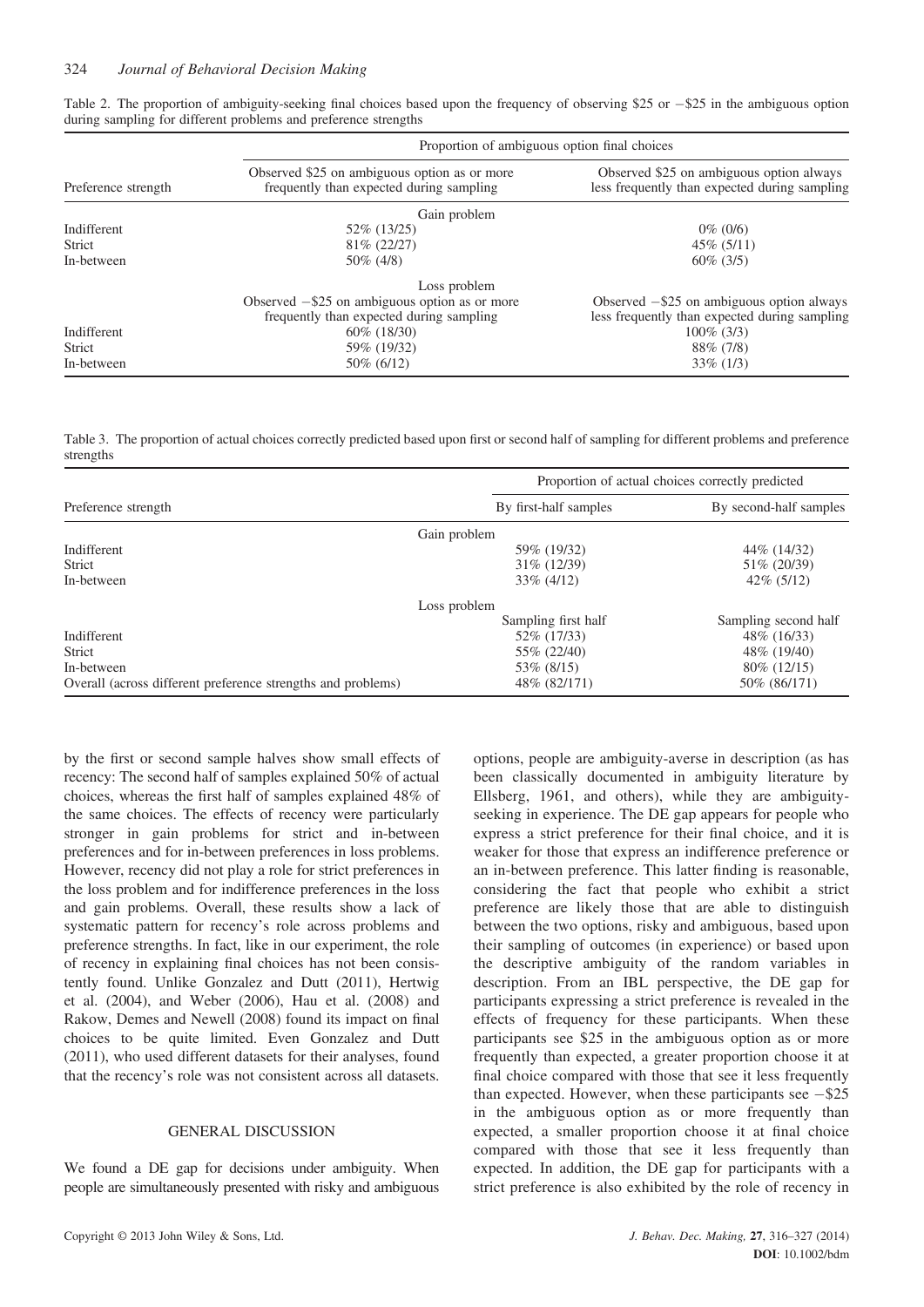the gain problem: A greater proportion of final choices seem to agree with the second sample half compared with the first sample half. However, similar recency effects were weaker for the loss problem. We can only speculate, but perhaps, the negative  $(-\$25)$  outcome is more salient when it occurs in the first half of samples compared with when it occurs in the second half of samples. This saliency of early negative outcomes is consistent with hyperbolic discounting literature (Thaler, 1981), where early losses are more impacting and painful compared with delayed losses.

Furthermore, although decisions under risk and ambiguity seem similar and both these decisions involve similar cognitive processes as suggested by IBLT, there are important differences between the ambiguous experiential decisions (as in our experiment) and those under risk. In experiential decisions under ambiguity, the frequency of the ambiguous option's outcomes changes stochastically across samples (because of the two random variables involved). Therefore, the experienced frequency of outcomes for the ambiguous option is essentially unknown to the participants, and the likelihood of different outcomes cannot be expressed with any mathematical precision across samples. However, in experiential decisions under risk, the frequency of observed outcomes for an option remains the same and can be expressed with mathematical precision. Perhaps, it is due to these differences between risk and ambiguity that we find some peculiarities in human sampling behavior in our experiment. For example, although the observed median sample size in our experiment was small, this median sample size was larger than that of decisions under risk (Hertwig et al. 2004).

Despite these differences, we also found overlaps between our results and those known for experiential decisions under risk. For example, the influence of recency on participants' choices in decisions under risk has been somewhat inconsistent, and our results for decisions under ambiguity seem to agree with this inconsistency: Recency had little role to play in our results, as the first and second halves of samples seem to explain the final choices equally well in both gain and loss problems. Given that recency is an integral part of IBLT and its role is inconsistent, it seems that frequency is a stronger driving mechanism compared with recency to explain final choices based upon sampling.

Our results on the consistency of the DE gap in experiential decisions under ambiguity support similar findings in experiential decisions under risk (e.g., Hertwig et al., 2004; Hertwig & Erev, 2009). For decisions under ambiguity, people are ambiguity-averse only when decisions are made from description, and they become ambiguity-seeking when decisions are made from experience. One plausible reason for this finding could be that, in experience, participants are unable to perceive the complexity of two random variables in the ambiguous option during their sampling, and this causes them to prefer the ambiguous option. However, in description, participants get to read the description of the extra random variable, and the complexity of the random process makes them move away from the ambiguous option. In fact, an extra random variable in the ambiguous option compared with the risky option is sufficient to observe a gap between choices in description and experience. This observation is the main contribution of our experiment.

In addition, as shown in our results, participants choose the option that gives them the high payoff more frequently than expected in the experience condition. This observation would suggest that a second factor for the DE gap observed in our study is sampling error (Hau et al., 2010; Ungemach et al., 2009). Thus, in the near future, we plan to do an additional study where one reduces or eliminate sampling error either via increased sample sizes (e.g., Hau et al., 2010) or via a constrained-sampling technique (Ungemach et al., 2009). In general, future research is likely to benefit by drawing upon the documented similarities and differences for experiential decisions under risk and under ambiguity, and in further investigating the reasons for the presence of a DE gap in decisions under ambiguity due to ambiguity differences created in other possible ways.

#### ACKNOWLEDGEMENTS

This research was supported by a Defense Threat Reduction Agency (grant number: HDTRA1-09-1-0053) and by the National Science Foundation (grant number: 1154012) awards to Cleotilde Gonzalez. The authors are thankful to Hau-yu Wong, Dynamic Decision Making Laboratory, Carnegie Mellon University for providing comments on the manuscript. This manuscript is dedicated to the memory of Professor Horacio Arló-Costa, our collaborator and friend to whom we owe many of the reported ideas.

#### **REFERENCES**

- Abdellaoui, M., Vossmann, F., & Weber, M. (2005). Choicebased elicitation and decomposition of decision weights for gains and losses under uncertainty. Management Science, 51, 1384–1399. DOI: 10.1287/mnsc.1050.0388.
- Arló-Costa, H., & Helzner, J. (2005). Comparative ignorance and the Ellsberg phenomenon. In F. Cozman, R. Nau, & T. Seidenfeld (Eds.), Proceedings of the fourth international symposium on imprecise probabilities and their applications. Pittsburgh, PA: SIPTA.
- Arló-Costa, H., & Helzner, J. (2007). On the explanatory value of indeterminate probabilities. In G. De Cooman, J. Vejnarova, & M. Zaffalon (Eds.), Proceedings of the fifth international symposium on imprecise probabilities and their applications (pp. 117–125). Prague, Czech Republic: SIPTA.
- Arló-Costa, H., & Helzner, J. (2009). Iterated random selection as intermediate between risk and uncertainty. In T. Augustin, F. P. A. Coolen, S. Moral, & M. C. M. Troaes (Eds.), Proceedings of the sixth international symposium on imprecise probabilities and their applications (pp. 1–9). Durham, UK: SIPTA.
- Arló-Costa, H., Dutt, V., Gonzalez, C., & Helzner, J. (2011). The description/experience gap in the case of uncertainty. In F. Coolen, G. de Cooman, T. Fetz, & M. Oberguggenberger (Eds.), Proceedings of the seventh international symposium on imprecise probability: Theories and applications (pp. 31–39). Innsbruck, Austria: SIPTA.
- Camerer, C., & Weber, M. (1992). Recent developments in modeling preferences: Uncertainty and ambiguity. Journal of Risk and Uncertainty, 5(4), 325–370. DOI: 10.1007/ BF00122575.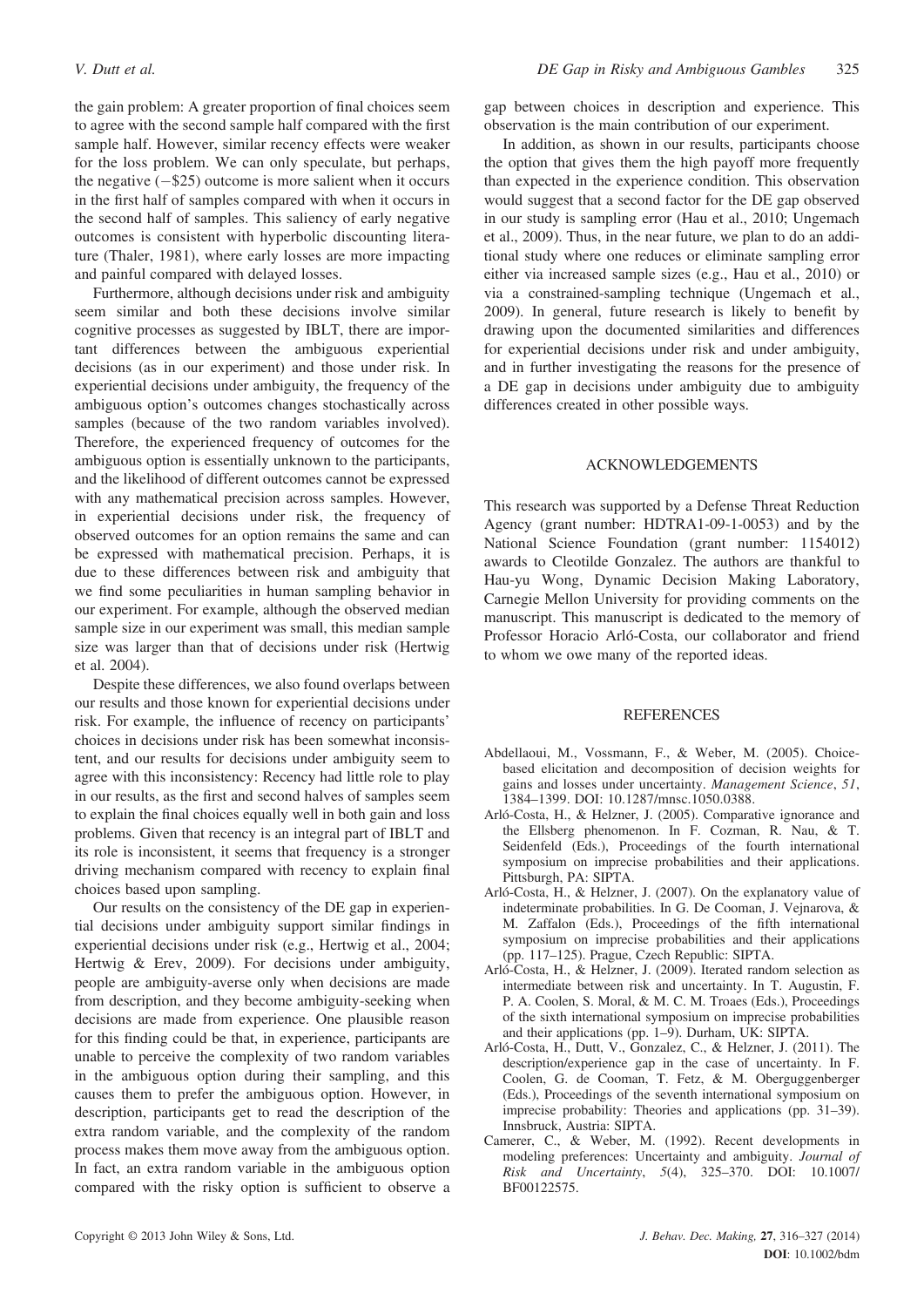- Chakravarty, S., & Roy, J. (2009). Recursive expected utility and the separation of attitudes towards risk and ambiguity: An experimental study. Theory and Decision, 66(3), 199–228. DOI: 10.1007/s11238-008-9112-4
- Chow, C. & Sarin, R. (2002). Known, unknown and unknowable uncertainties. Theory and Decision, 52(2), 127–138. DOI: 10.1023/A:1015544715608
- Cohen, M., Jaffray, J. Y., & Said, T. (1987). Experimental comparisons of individual behavior under risk and under uncertainty for gains and for losses. Organizational Behavior and Human Decision Processes, 39(1), 1–22. DOI: 10.1016/ 0749-5978(87)90043-4.
- Curley, S. P., & Yates, J. F. (1989). An empirical evaluation of descriptive models of ambiguity reactions in choice situations. Journal of Mathematical Psychology, 33(4), 397–427. DOI: 10.1016/0022-2496(89)90019-9.
- Davidovich, L. & Yassour, Y. (2009). Ambiguity preference. Emek Hefer, Israel: Ruppin Academic Center.
- Di Mauro, C., & Maffioletti, A. (1996). An experimental investigation of the impact of ambiguity on the valuation of self-insurance and self-protection. Journal of Risk and Uncertainty, 13(1), 53–71. DOI: 10.1007/BF00055338.
- Dobbs, I. M. (1991). A Bayesian approach to decision-making under ambiguity. Economica, 58(232), 417–440. DOI: 10.2307/2554690.
- Du, N., & Budescu, D. (2005). The effects of imprecise probabilities and outcomes in evaluating investment options. Management Science, 51(12), 1791–1803.
- Dutt, V., & Gonzalez, C. (2012). Why do we want to delay actions on climate change? Effects of probability and timing of climate consequences. Journal of Behavioral Decision Making, 25(2), 154–164. DOI: 10.1002/bdm.721.
- Einhorn, H. J., & Hogarth, R. M. (1986). Decision making under ambiguity. Journal of Business, 59(4), S225–S250.
- Ellsberg, D. (1961). Risk, ambiguity, and the savage axioms. Quarterly Journal of Economics, 75(4), 643–669. DOI: 10.2307/1884324.
- Fox, C. R., & Hadar, L. (2006). "Decisions from experience" = sampling error + prospect theory: Reconsidering Hertwig, Barron, Weber & Erev (2004). Judgment and Decision Making, 1(2), 159–161.
- Gonzalez, C., & Dutt, V. (2011). Instance-based learning: Integrating sampling and repeated decisions from experience. Psychological Review, 118(4), 523–551. DOI: 10.1037/a0024558.
- Gonzalez, C., Lerch, F. J., & Lebiere, C. (2003). Instance-based learning in real-time dynamic decision making. Cognitive Science, 27(4), 591–635. DOI: 10.1016/S0364-0213(03)00031-4.
- Gonzalez, C., Vanyukov, P., & Martin, M. K. (2005). The use of microworlds to study dynamic decision making. Computers in Human Behavior, 21(4), 273–286.
- Guney, S., & Newell, B. R. (2011). The Ellsberg 'problem' and implicit assumptions under ambiguity. In L. Carlson, C. Hoelscher, & T. F. Shipley (Eds.), Proceedings of the 33rd annual meeting of the cognitive science society (pp. 2323–2328). Austin, TX: Cognitive Science Society.
- Hadar, L., & Fox, C. R. (2009). Information asymmetry in decision from description versus decision from experience. Judgment and Decision Making, 4(4), 317–325.
- Halevy, Y. (2007). Ellsberg revisited: An experimental study. Econometrica, 75(2), 503–536. DOI: 10.1111/j.1468- 0262.2006.00755.x.
- Hau, R., Pleskac, T. J., & Hertwig, R. (2010). Decisions from experience and statistical probabilities: Why they trigger different choices than a priori probabilities. Journal of Behavioral Decision Making, 23(1), 48–68. DOI: 10.1002/bdm.665.
- Hau, R., Pleskac, T. J., Kiefer, J., & Hertwig, R. (2008). The description–experience gap in risky choice: The role of sample

size and experienced probabilities. Journal of Behavioral Decision Making, 21(5), 493–518. DOI: 10.1002/bdm.598.

- Hertwig, R. (in press). The psychology and rationality of decisions from experience. Synthese. DOI: 10.1007/s11229-011-0024-4.
- Hertwig, R., & Erev, I. (2009). The description–experience gap in risky choice. Trends in Cognitive Sciences, 13(12), 517–523. DOI: 10.1016/j.tics.2009.09.004.
- Hertwig, R., Barron, G., Weber, E. U., & Erev, I. (2004). Decisions from experience and the effect of rare events in risky choice. Psychological Science, 15(8), 534–539. DOI: 10.1111/j.0956- 7976.2004.00715.x.
- Ho, J. L. Y., Keller, L. R., & Keltyka, P. (2002). Effects of outcome and probabilistic ambiguity on managerial choices. Journal of Risk and Uncertainty, 24(1), 47–74. DOI: 10.1023/A:1013277310399.
- Hogarth, R. M., & Kunreuther, H. (1989). Risk, ambiguity, and insurance. Journal of Risk and Uncertainty, 2(1), 5–35. DOI: 10.1007/BF00055709.
- Keren, G. B., & Gerritsen, L. E. M. (1999). On the robustness and possible accounts of ambiguity aversion. Acta Psychologica, 103(1–2), 149–172. DOI: 10.1016/S0001-6918(99)00034-7.
- Knight, F. H. (1921). Risk, uncertainty and profit. Boston: Houghton Mifflin.
- Luce, R. D., & Raiffa, H. (1957). Games and decisions: Introduction and critical survey. Dover, NY: Wiley.
- Mangelsdorff, L., & Weber, M. (1994). Testing choquet expected utility. Journal of Economic Behavior and Organization, 25 (3), 437–457. DOI: 10.1016/0167-2681(94)90109-0.
- Rakow, T., & Newell, B. R. (2010). Degrees of uncertainty: An overview and framework for future research on experiencebased choice. Journal of Behavioral Decision Making, 23(1), 1–14. DOI: 10.1002/bdm.681.
- Rakow, T., Demes, K., & Newell, B. (2008). Biased samples not mode of presentation: Reexamining the apparent underweighting of rare events in experience-based choice. Organizational Behavior and Human Decision Processes, 106(2), 168–179. DOI: 10.1016/j.obhdp.2008.02.001.
- Thaler, R. H. (1981). Some empirical evidence on dynamic inconsistency. Economic Letters, 8(3), 201–207. DOI:10.1016/ 0165-1765(81)90067-7.
- Tversky, A., & Fox, C. R. (1995). Weighing risk and uncertainty. Psychological Review, 102(2), 269–283. DOI: 10.1037/0033- 295X.102.2.269.
- Ungemach, C., Chater, N., & Stewart, N. (2009). Are probabilities overweighted or underweighted when rare outcomes are experienced (rarely)? Psychological Science, 20(4), 473–479. DOI: 10.1111/j.1467-9280.2009.02319.x.
- Viscusi, W. K., & Chesson, H. (1999). Hopes and fears: The conflicting effects of risk ambiguity. Theory and Decision, 47 (2), 157–184. DOI: 10.1023/A:1005173013606.
- Wakker, P. P. (2010). Prospect theory for risk and ambiguity. Cambridge, UK: Cambridge University Press.
- Weber, E. U. (2006). Experience based and description based perceptions of long term risk: Why global-warming does not scare us (yet). Climatic Change, 77(1-2), 103-120. DOI: 10.1007/s10584-006-9060-3.
- Weber, E. U., & Johnson, E. J. (2008). Decisions under uncertainty: Psychological, economic, and neuroeconomic explanations of risk preference. In P. Glimcher, C. Camerer, E. Fehr, & R. Poldrack (Eds.), Neuroeconomics: Decision making and the brain (pp. 127–144). New York: Elsevier.
- Weber, E. U., Shafir, S., & Blais, A.-R. (2004). Predicting risk sensitivity in humans and lower animals: Risk as variance or coefficient of variation. Psychological Review, 111(2), 430–445. DOI: 10.1037/0033-295X.111.2.430.
- Yates, J. F., & Zukowski, L.G. (1976). Characterization of ambiguity in decision making. Behavioral Science, 21(1), 19–25. DOI: 10.1002/bs.3830210104.